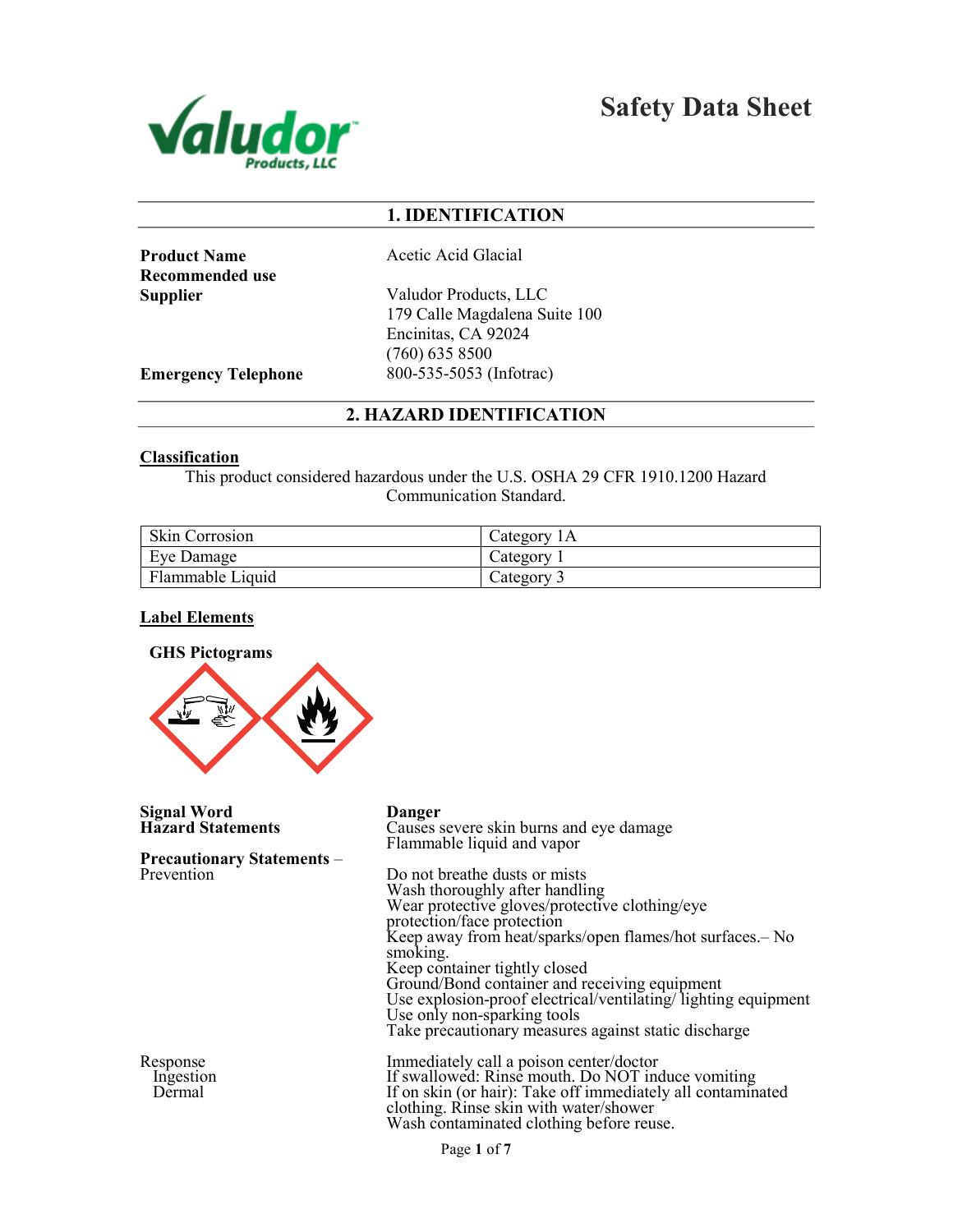| Inhalation                          | If inhaled: Remove person to fresh air and keep comfortable<br>for breathing.                                                  |
|-------------------------------------|--------------------------------------------------------------------------------------------------------------------------------|
| Eye                                 | If in eyes: Rinse cautiously with water for several minutes.<br>Remove contact lenses, if present and easy to do. Continue     |
| Fire                                | rinsing.<br>In case of fire: Use alcohol stable foam, dry chemical<br>powder, carbon dioxide, water spray or fog to extinguish |
| Storage                             | Store locked up.<br>Store in a well-ventilated place. Keep cool.                                                               |
| Disposal                            | Dispose of contents/container to an approved waste disposal<br>plant                                                           |
| <b>Hazards not other classified</b> | None                                                                                                                           |

## 3. COMPOSITION / INFORMATION ON INGREDIENTS

#### **Substance**

| <b>hemical name</b>              | $\mathbf{A} \mathbf{S}$ | Waight<br>70 |
|----------------------------------|-------------------------|--------------|
| <u>ilacial</u><br>Acid<br>Acetic | 74-                     | 0٥.          |

| <b>4. FIRST-AID MEASURES</b> |                                                                                                                                                                                                                                |  |
|------------------------------|--------------------------------------------------------------------------------------------------------------------------------------------------------------------------------------------------------------------------------|--|
| <b>First Aid Measures</b>    |                                                                                                                                                                                                                                |  |
| <b>Eye Contact</b>           | Immediately rinse with plenty of water. Remove contact<br>lenses, if present and easy to do so. Keep eye wide open<br>while rinsing. Continue rinsing for 15 minutes. Call a<br>physician or poison control center immediately |  |
| <b>Skin Contact</b>          | Immediately remove all contaminated clothes and shoes.<br>Wash off with plenty of water. Call a physician or poison<br>control center immediately                                                                              |  |
| <b>Inhalation</b>            | Remove to fresh air. If not breathing, give artificial<br>respiration. Get medical attention.                                                                                                                                  |  |
| Ingestion                    | Do NOT induce vomiting. Rinse mouth with water. Never<br>give anything by mouth to an unconscious person. Call a<br>physician or poison control center immediately                                                             |  |

## Most important symptoms/effects, acute and delayed

| <b>Symptoms</b> | Serious eye damage. Skin burns. |  |
|-----------------|---------------------------------|--|
|                 |                                 |  |

## 5. FIRE-FIGHTING MEASURES

| <b>Suitable extinguishing Media</b> | Use water spray, alcohol-resistant foam, dry chemical or |
|-------------------------------------|----------------------------------------------------------|
|                                     | carbon dioxide.                                          |

Unsuitable Extinguishing Media No information available

#### Specific Hazards Arising from the chemical

Flammable. Vapors are heavier than air and may spread along floors. Forms explosive mixtures with air at elevated temperatures. Development of hazardous combustion gases or vapors possible in the event of fire.

#### Protective equipment and precautions for fire-fighters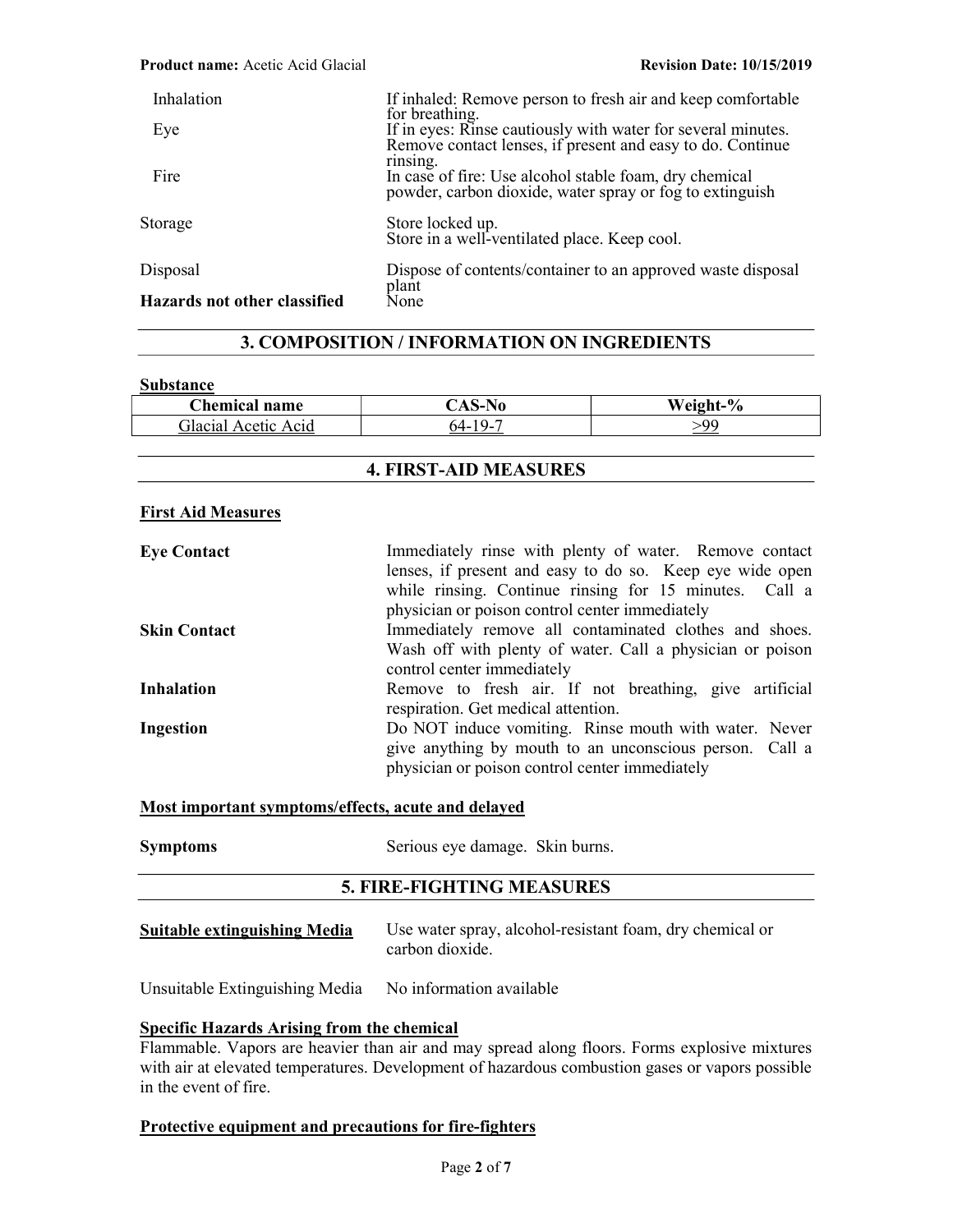As in any fire, wear self-contained breathing apparatus pressure-demand, MSHA/NIOSH (approved or equivalent) and full protective gear.

## 6. ACCIDENTAL RELEASE MEASURES

#### Personal precautions, protective equipment, and emergency procedures

| <b>Personal precautions</b> | Remove all ignition sources. Avoid breathing vapors. Avoid    |
|-----------------------------|---------------------------------------------------------------|
|                             | contact with skin and eyes. Wear protective clothing, gloves, |
|                             | safety goggles and approved mask. Wear anti-static overalls.  |

#### Methods and materials for containment and cleanup

| <b>Methods for clean-up</b>      | Evacuate area immediately. Prevent further leakage or         |
|----------------------------------|---------------------------------------------------------------|
|                                  | spillage. Use sand or other incombustible material to absorb. |
|                                  | Eliminate all ignitions sources.                              |
| <b>Environmental Precautions</b> | Prevent entry into waterways or sewers.                       |

## 7. HANDLING AND STORAGE

#### Precautions for safe handling

Obtain special instructions before use. Do not handle until all safety precautions have been read and understood. Ensure adequate ventilation. Wear personal protective equipment recommended in section 8. Keep away from sources of ignition – no smoking. Take measures to prevent the buildup of static discharge. Use non-sparking tools. Wash thoroughly after handling.

## Conditions for safe storage, including any incompatibilities

Store in a cool/low-temperature, well-ventilated, dry place. Keep containers closed and labeled when not in use.

## 8. EXPOSURE CONTROLS / PERSONAL PROTECTION

#### Exposure Guidelines

| Component           | ACGIH        | <b>NIOSH</b>  | OSHA          |
|---------------------|--------------|---------------|---------------|
| Glacial Acetic Acid | TWA: 10 ppm  | TWA: $10$ ppm | TWA: $10$ ppm |
| 64-19-7             | STEL: 15 ppm | $ST: 15$ ppm  |               |

## Appropriate engineering controls

Local exhaust ventilation or enclosed ventilation system. Explosion proof ventilation equipment. Consider the potential hazards of this material, applicable exposure limits, job activities and other substances in the workplace when designing controls and selecting personal protective equipment.

#### Personal Protective Equipment

| Chemical Goggles. If splashes are likely to occur wear a face |
|---------------------------------------------------------------|
| shield                                                        |
| Impervious, flame retardant, antistatic protective clothing.  |
| Choose the appropriate protective clothing and gloves based   |
| on the tasks being performed to avoid exposure to skin.       |
| Wear protective gloves.                                       |
|                                                               |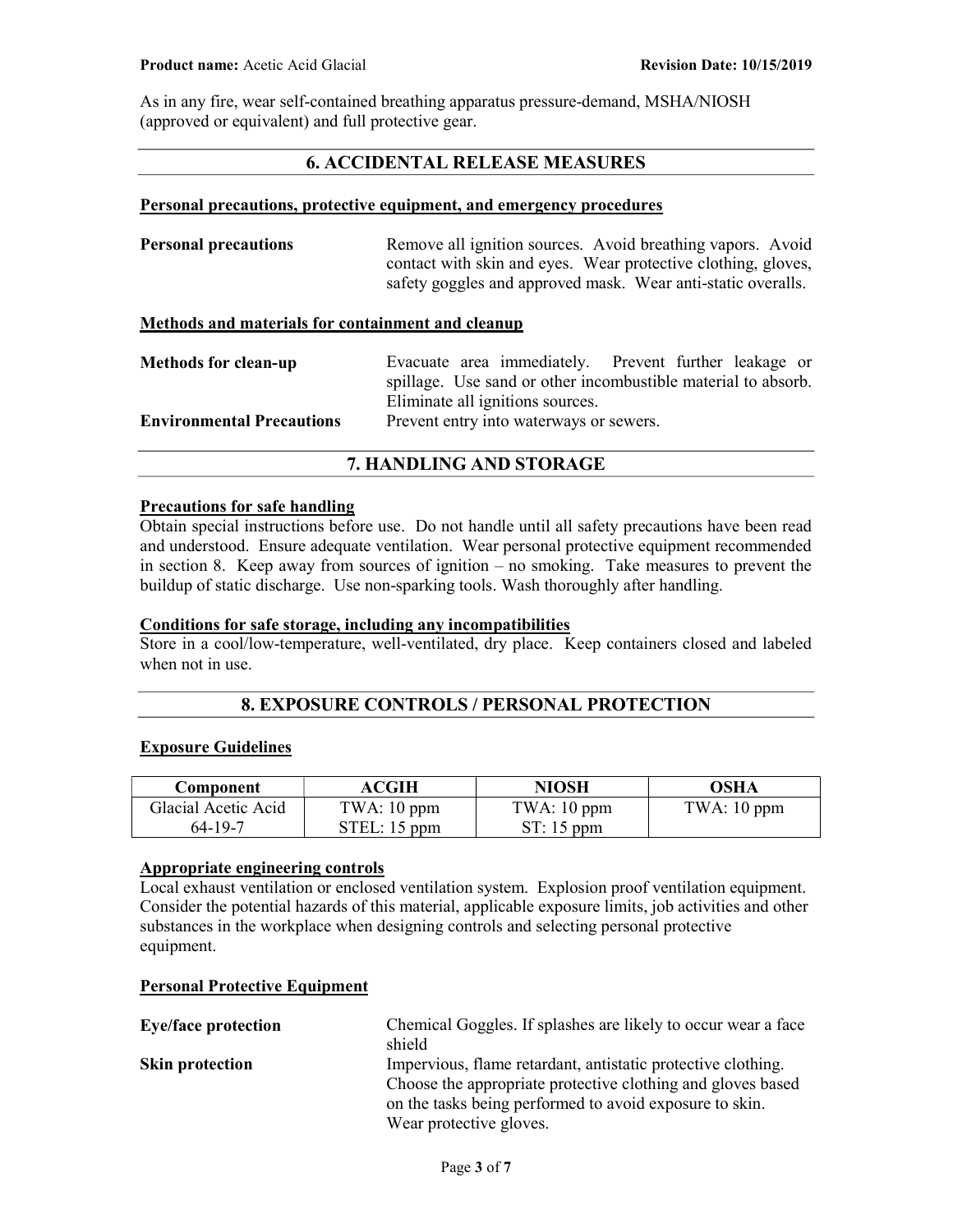Respiratory protection Not required under normal circumstances. If exposure limits are exceeded or if irritation or other symptoms are experienced use a NIOSH/MSHA approved respirator Hygiene Measures **Handle** in accordance with good industrial hygiene and safety practices. Do not eat, drink or smoke when using this product.

## 9. PHYSICAL and CHEMICAL PROPERTIES

| Appearance                           | Clear colorless liquid   |
|--------------------------------------|--------------------------|
| <b>Physical state</b>                | Liquid                   |
| Odor                                 | Pungent                  |
| Odor threshold                       | No information available |
| pН                                   | Not applicable           |
| Melting point / freezing point       | 61 F / 16.6 C            |
| <b>Boiling point / Boiling range</b> | 244 F / 118 C            |
| <b>Flash point</b>                   | $>$ 73.4 F $/$ > 23 C    |
| <b>Evaporation rate</b>              | Not applicable           |
| Flammability                         | No information available |
| <b>Flammability or explosive</b>     |                          |
| limits                               |                          |
| <b>Upper</b>                         | No information available |
| Lower                                | No information available |
| Vapor pressure                       | No information available |
| <b>Vapor density</b>                 | No information available |
| <b>Relative density</b>              | 1.05                     |
| <b>Solubility in water</b>           | No information available |
| <b>Partition coefficient</b>         | No information available |
| <b>Auto-ignition temperature</b>     | No information available |
| <b>Decomposition temperature</b>     | No information available |
| Viscosity                            | No information available |

# 10. STABILITY AND REACTIVITY

| None known under normal conditions.                                                                                                                                                                                            |
|--------------------------------------------------------------------------------------------------------------------------------------------------------------------------------------------------------------------------------|
| Stable under ordinary conditions of use and storage.                                                                                                                                                                           |
| None under normal processing.                                                                                                                                                                                                  |
| Flame, heat, sources of ignition.                                                                                                                                                                                              |
| oxidizing agents, soluble carbonates and phosphates,<br>hydroxides, metal, peroxide, permanganate, acids, amines,<br>alcohols, nitric acid.<br>Hazardous combustion can lead to the release of irritating<br>gases and vapors. |
|                                                                                                                                                                                                                                |

## 11. TOXICOLOGICAL INFORMATION

Information on likely routes of exposure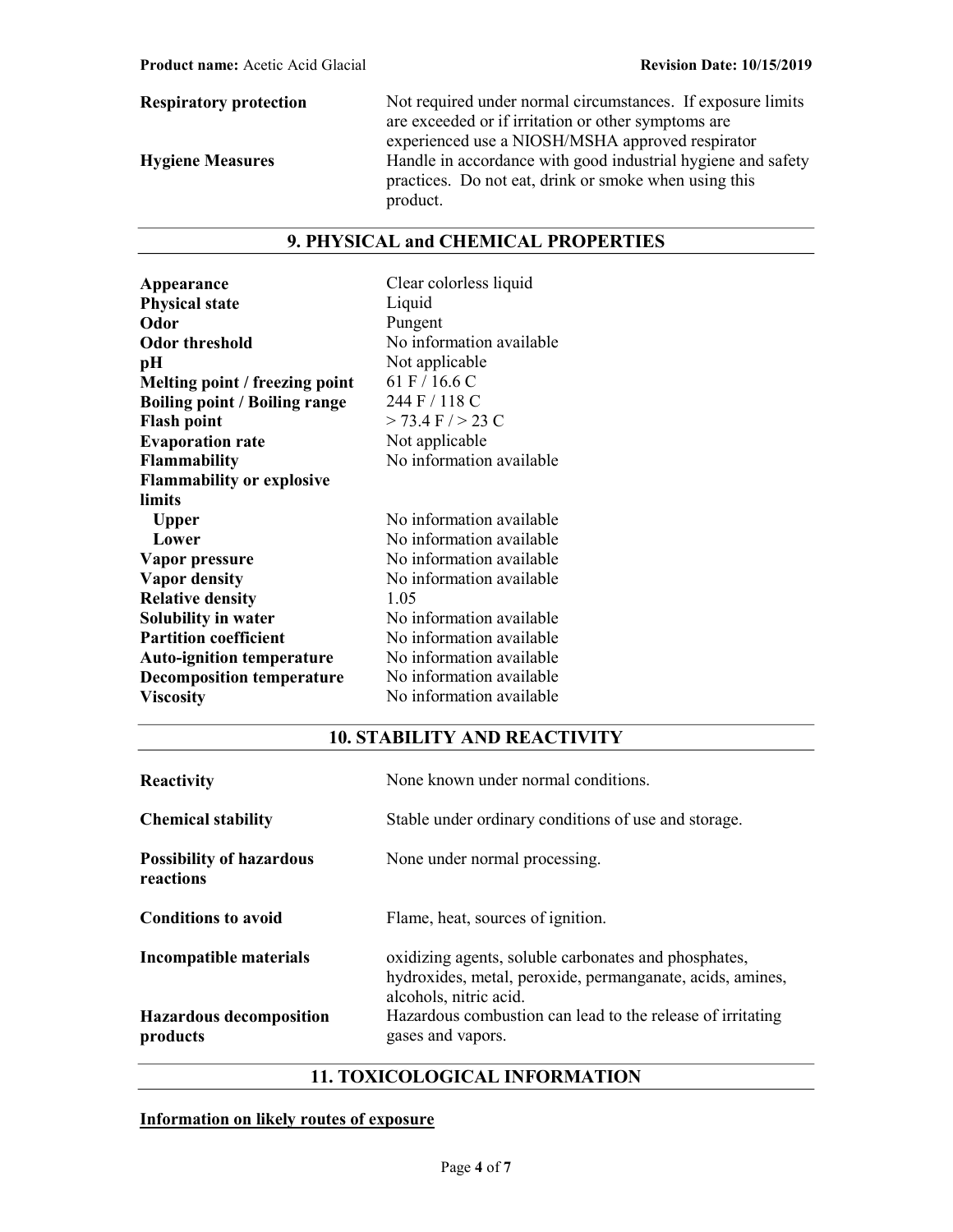| <b>Skin contact</b> | Causes severe skin damage                 |
|---------------------|-------------------------------------------|
| Eye contact         | Causes serious eye damage                 |
| <b>Inhalation</b>   | May cause irritation of respiratory tract |
| Ingestion           | May be harmful if swallowed               |

Symptoms related to the physical chemical and toxicological characteristics No information available

#### Delayed and immediate effects and also chronic effects form short and long-term exposure

| Skin damage/irritation          | Causes severe skin burns  |
|---------------------------------|---------------------------|
| Eye damage/irritation           | Causes serious eye damage |
| Sensitization                   | Not classified            |
| <b>Mutagenic effects</b>        | Not classified            |
| Carcinogenicity                 | Not classified            |
| <b>Reproductive toxicity</b>    | Not classified            |
| <b>STOT</b> – single exposure   | Not classified            |
| <b>STOT</b> – repeated exposure | Not classified            |
| <b>Aspiration hazard</b>        | Not classified            |

#### **Acute Toxicity**

#### Component information

| Component      | <b>Cas-No</b> | LD50 Oral     | <b>LD50 Dermal</b>       | <b>LC50</b> Inhalation |
|----------------|---------------|---------------|--------------------------|------------------------|
| Glacial Acetic | 64-19-7       | $3,310$ mg/kg | $\overline{\phantom{a}}$ | -                      |
| Acid           |               |               |                          |                        |

## 12. ECOLOGICAL INFORMATION

Ecotoxicity Should not be released to environment

| <b>Component</b>    | <b>Freshwater Fish</b>        | Algae                | Water Flea           |
|---------------------|-------------------------------|----------------------|----------------------|
| Glacial Acetic Acid | LC50: $75 \text{ mg/L}$ (96h) | $EC50: >300.82$ mg/l | $EC50: >300.82$ mg/l |
| 64-19-7             |                               | (48h)                | (72h)                |

| Persistence and degradability    | No information available |
|----------------------------------|--------------------------|
| <b>Bioaccumulative potential</b> | No information available |
| <b>Mobility in soil</b>          | No information available |
| <b>Other adverse effects</b>     | No information available |

## 13. DISPOSAL CONSIDERATIONS

Waste Disposal Methods Processing, use, or contamination of this product may occur during product use. Accordingly, it is the responsibility of the user to determine the proper disposal methodologies. Consult the appropriate state, regional or local regulations to ensure complete and accurate classification. Dispose of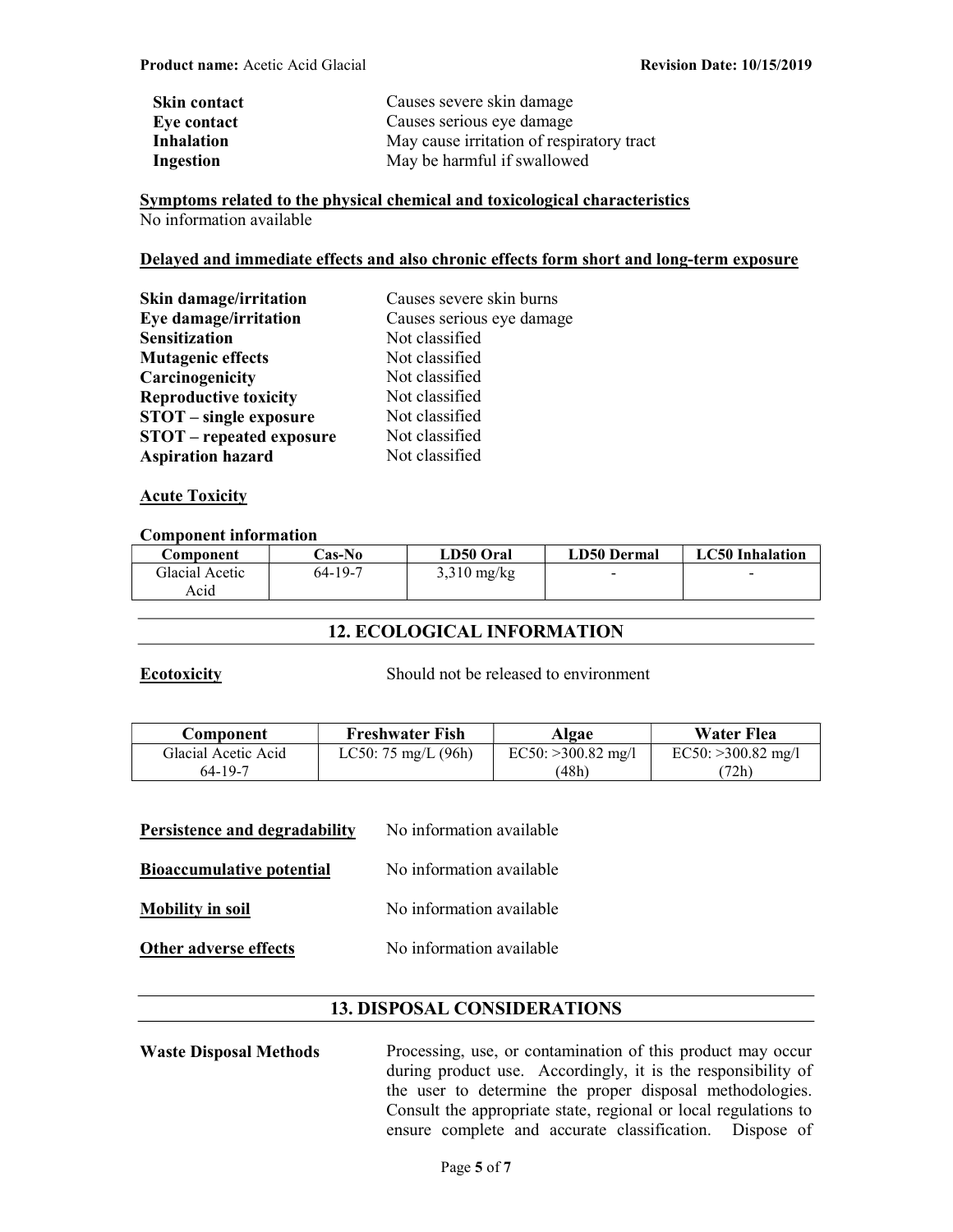contaminated packaging in accordance with local regulations.

## 14. TRANSPORT INFORMATION

| DOT                         | Regulated            |
|-----------------------------|----------------------|
| UN-No                       | 2789                 |
| <b>Proper Shipping Name</b> | Acetic acid, glacial |
| <b>Hazard Class</b>         | 8(3)                 |
| <b>Packing Group</b>        | Н                    |
| <b>JATA</b>                 | Regulated            |
| $UN-N0$                     | 2789                 |
| <b>Proper Shipping Name</b> | Acetic acid, glacial |
| <b>Hazard Class</b>         | 8(3)                 |
| <b>Packing Group</b>        | Н                    |
| <b>IMDG</b>                 | Regulated            |
| UN-No                       | 2789                 |
| <b>Proper Shipping Name</b> | Acetic acid, glacial |
| <b>Hazard Class</b>         | 8(3)                 |
| <b>Packing Group</b>        |                      |

## 15. REGULATORY INFORMATION

## International Inventories

| TCCA              | .1012 <sup>o</sup>        |
|-------------------|---------------------------|
| 10U1              | ⊿wu                       |
| DCL<br><b>DOL</b> | 10te $\epsilon$<br>Listeu |

#### US Federal Regulations

TSCA section 12(b) Export Notification Not regulated

## SARA 313

Section 313 of Title III of the Superfund Amendments and Reauthorization Act of 1986 (SARA). Not applicable

## SARA 311/312 Hazard Categorization

| Acute health hazard   | Yes              |
|-----------------------|------------------|
| Chronic Health Hazard | Yes              |
| Fire hazard           | Yes              |
| Pressure              | No               |
| Reactivity            | $\rm N_{\Omega}$ |

## CERCLA/SARA 302 & 304

Section 302 & 304 of Title III of the Superfund Amendments and Reauthorization Act of 1986 (SARA). Not applicable

CWA (Clean Water Act) Not applicable